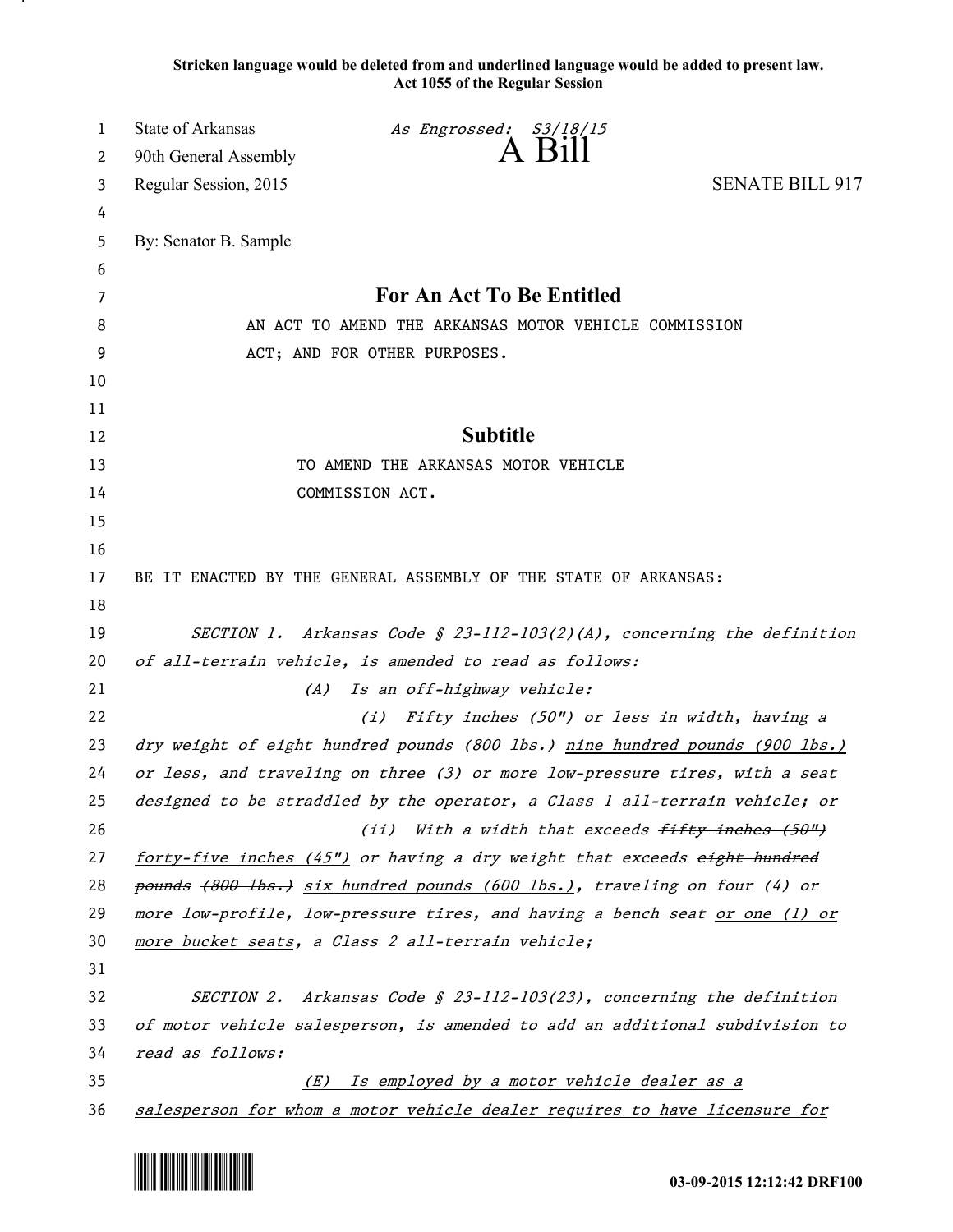As Engrossed: S3/18/15 SB917

 simultaneous employment as a finance manager, insurance manager, service manager, parts manager, or other specified office personnel concerned with 3 the sale of a motor vehicle under this chapter; SECTION 3. Arkansas Code § 23-112-310(d)(3), concerning delivery, preparation, and warranty obligations between the manufacturer and motor vehicle dealers, is amended to read as follows: 8 (3)(A) In no event shall any a manufacturer, distributor, distributor branch or division, or factory or division branch refuse to pay 10 to any a of its motor vehicle dealers dealer for any warranty work, as long as the work in question was properly performed in accordance with safety and 12 repair specifications, bulletins, and requirements of the manufacturer, distributor, distributor branch or division, or factory or division branch. (B) A requirement that a motor vehicle dealer utilize a service technician with a specific qualification, training, or certification level may be satisfied if: 17 (i) The motor vehicle dealer submits to the manufacturer, distributor, distributor branch or division, or factory or factory division branch a written request listing the specific repairs to be completed and seeking preapproval authorizing the motor vehicle dealer to utilize a service technician who does not meet the training or certification requirements of the manufacturer, distributor, distributor branch or division, or factory or division branch but who is enrolled in a qualified training curriculum to receive the requisite training or certification; (ii) The manufacturer, distributor, distributor branch or division, or factory or factory division or branch approves the 27 motor vehicle dealer's request in writing; and (iii) The work is supervised by a service technician with the required training or certification and the repair order is signed by 30 both the supervising technician and the motor vehicle dealer's service department management. (C) A manufacturer, distributor, distributor branch or division, or factory or factory division or branch is not required to consider a preapproval request to utilize an otherwise unqualified service technician if: (i) The proposed repair is related to a safety or

03-09-2015 12:12:42 DRF100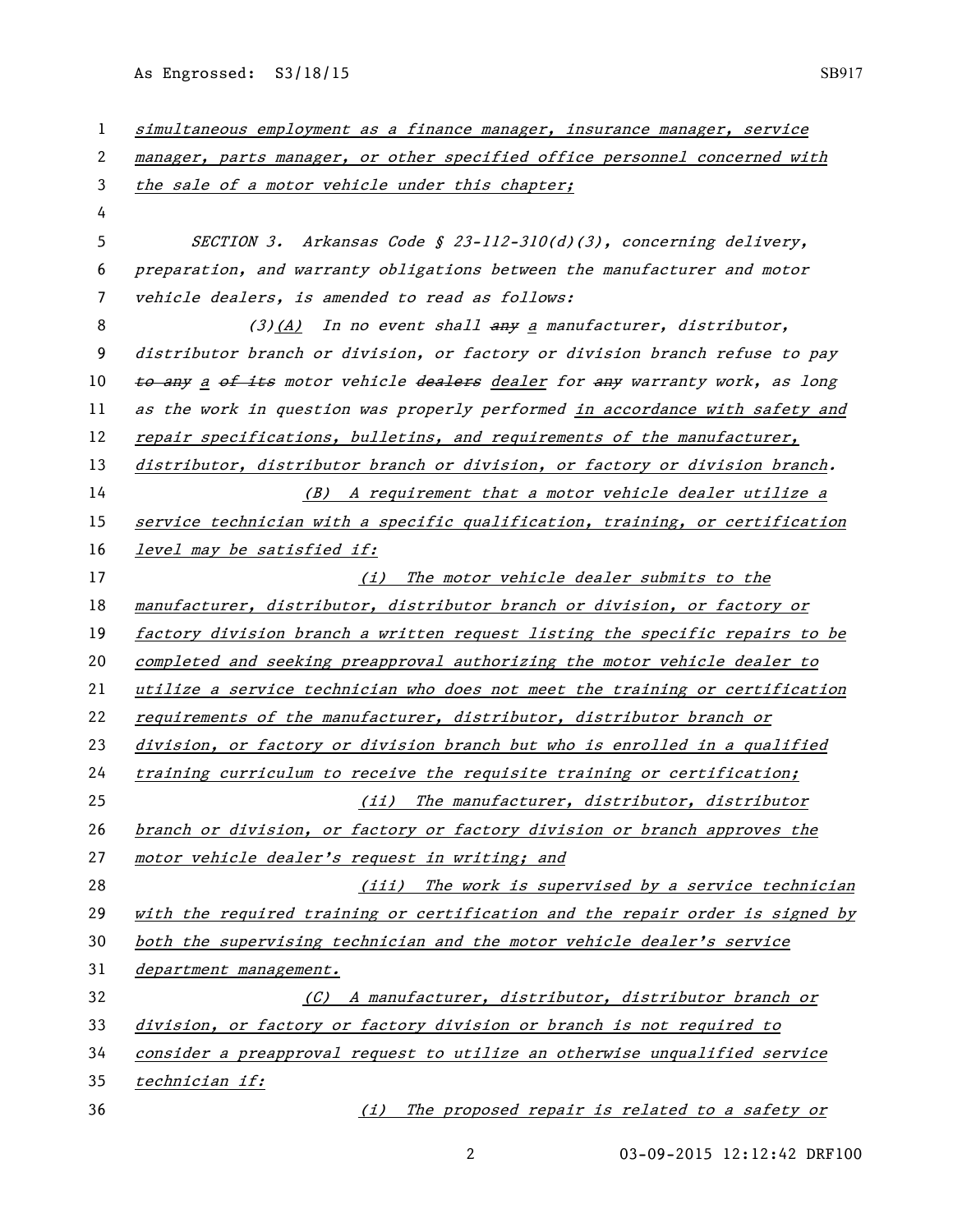| $\mathbf{1}$ | noncompliance recall;                                                         |  |  |
|--------------|-------------------------------------------------------------------------------|--|--|
| 2            | (ii) The same repair has previously been attempted                            |  |  |
| 3            | one (1) or more times by any authorized motor vehicle dealer;                 |  |  |
| 4            | (iii) The repair is to be made on a high-performance                          |  |  |
| 5            | or alternative-technology vehicle; or                                         |  |  |
| 6            | The requesting motor vehicle dealer's average<br>(iv)                         |  |  |
| 7            | service customer satisfaction ratings are below the applicable national or    |  |  |
| 8            | regional average for the same line make dealer.                               |  |  |
| 9            | (D) A motor vehicle dealer that utilizes an unqualified                       |  |  |
| 10           | service technician under this section shall not be entitled to additional     |  |  |
| 11           | warranty repair labor time that is not authorized in the labor time guide of  |  |  |
| 12           | the manufacturer, distributor, distributor branch or division, or factory or  |  |  |
| 13           | factory division or branch.                                                   |  |  |
| 14           |                                                                               |  |  |
| 15           | SECTION 4. Arkansas Code § 23-112-313(c)(3), concerning warranty              |  |  |
| 16           | agreements, is amended to read as follows:                                    |  |  |
| 17           | The compensation of a motor vehicle dealer for warranty or<br>(3)             |  |  |
| 18           | recall service shall not be less than the rates charged by the motor vehicle  |  |  |
| 19           | dealer for like service to retail customers for nonwarranty service and       |  |  |
| 20           | repairs, provided the rate is reasonable compared comparable to the rate of   |  |  |
| 21           | other same line make dealers in the motor vehicle dealer's relevant market    |  |  |
| 22           | area in an economically similar area or the dealer's competitive market area. |  |  |
| 23           |                                                                               |  |  |
| 24           | SECTION 5. Arkansas Code § 23-112-313(e)(3)(A), concerning disapproval        |  |  |
| 25           | of a claim, is amended to read as follows:                                    |  |  |
| 26           | $(3)(A)$ A claim shall not be disapproved because a clerical error            |  |  |
| 27           | was made that does not render the amount of the claim incorrect, including    |  |  |
| 28           | without limitation clerical errors that occur as a result of a manufacturer   |  |  |
| 29           | or distributor's prior approval process, provided the dealer receives         |  |  |
| 30           | preapproval pursuant to the established practices of the manufacturer or      |  |  |
| 31           | distributor for these programs.                                               |  |  |
| 32           |                                                                               |  |  |
| 33           | SECTION 6. Arkansas Code § 23-112-317(c), concerning motor vehicle            |  |  |
| 34           | service and handling fee for preparing documents in connection with the sale  |  |  |
| 35           | or lease of a new or used motor vehicle, is amended to add an additional      |  |  |
| 36           | subdivision to read as follows:                                               |  |  |